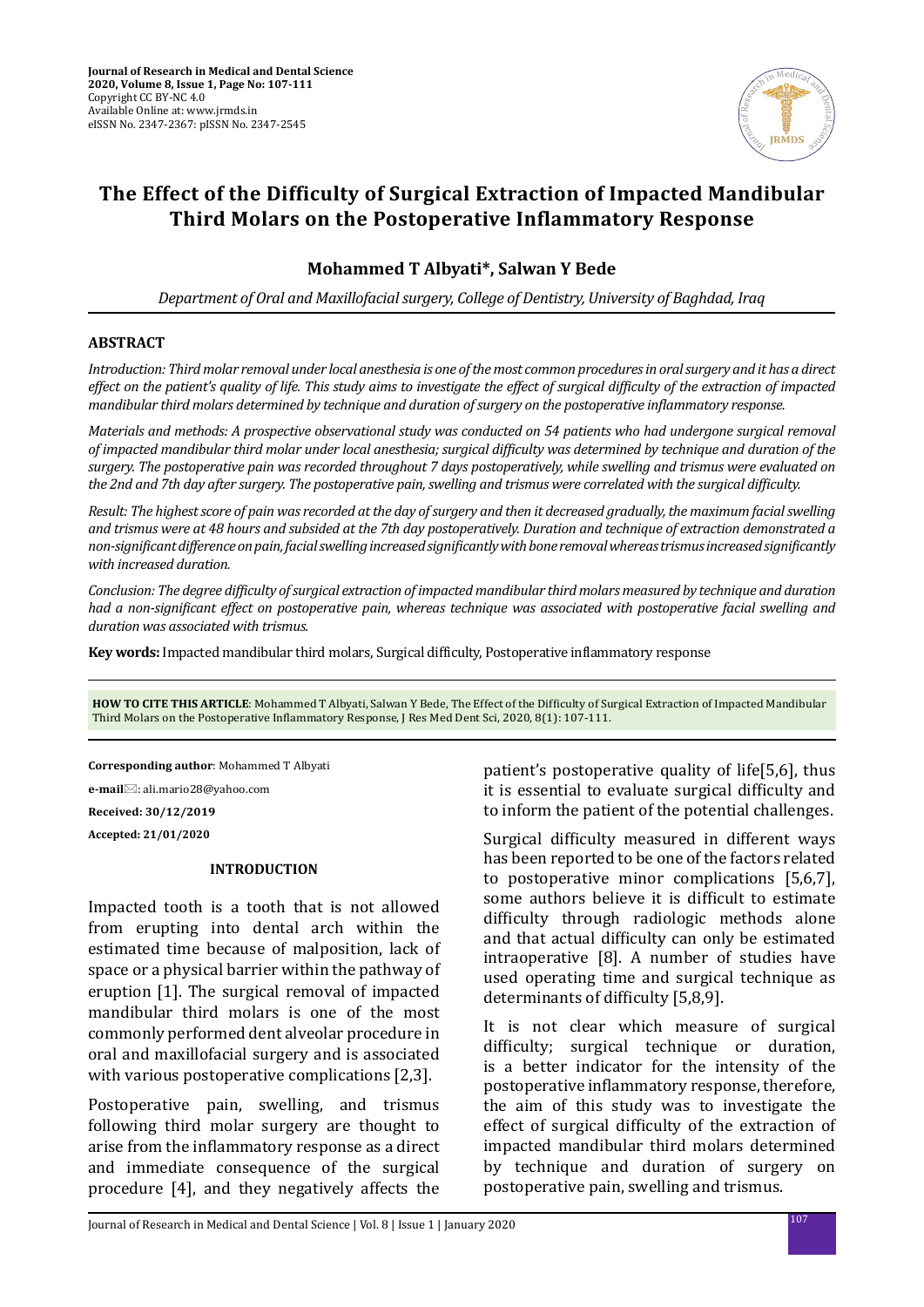## **MATERIALS AND METHODS**

This prospective cohort study included patients who underwent surgical extraction of impacted mandibular third molar under local anesthesia at the Department of Oral and Maxillofacial Surgery, College of Dentistry, University of Baghdad during the period extending from December 2018 to September 2019. Patients with any medical condition that prevent any surgical intervention, patients with history of head and neck radiotherapy, pregnant women, patients with Impacted teeth associated with any pathology such as acute infections, cysts or tumors, or patients with missing lower second molar on the side of surgery were excluded from this study.

The institutional research ethics committee approved the protocol of this study and each patient signed an informed consent to participate in the study. Along with clinical<br>examination a preoperative panoramic preoperative radiograph was obtained for all the patients. The radiographic evaluation included the assessment of the angulation (Winter's classification), class and depth of impaction (Pell and Gregory classification) and the assessment of the root formation and shape, number, pattern of the roots, in addition to evaluation of the investing bone, space or contact of the impacted lower third molar in relation to the mandibular second molar.

The Preoperative measurements obtained as baseline data for all the patients included: The maximum mouth opening by measuring the interincisal distance between upper and lower central incisors, the direct facial measurements were performed by measuring three lines on five fixed points using a measuring tape; the first line extended from the angle of mandible to the lateral canthus of eye, the second line extended from the middle of tragus to the oral commissure and the third line extended from the middle of the tragus to the soft tissue pogonion.

All the surgical extractions were performed by one operator under local anesthesia, a triangular flaps was reflected and elevators were used to extract the teeth unless bone removal or tooth sectioning was needed, the duration of surgery was calculated in minutes starting from the first incision to the last suture. All patients received postoperative antibiotics in addition to Ibuprofen 400 mg/three times daily to reduce the postoperative inflammatory pain and swelling.

The operative difficulty was determined by the surgical technique and the duration of extraction [10]. With respect to the surgical technique the degree of difficulty was considered low when the extraction was performed by elevators alone, moderate when bone removal (ostectomy) was required and high when ostectomy and tooth sectioning was required for tooth extraction. For duration of surgery, the difficulty was considered low when the duration of surgical extraction was less than 15 minutes, moderate when the duration was 15-30 minutes and high when the duration was more than 30 minutes.

Forty eight hours and 7 days postoperatively, the facial measurements were repeated in a manner as described earlier to assess the degree of postoperative swelling and the maximum mouth opening was also measured to determine the degree of trismus. Postoperative pain was assessed using a numerical rating scale of 0-10 where 0 indicates no pain and 10 indicates the worst possible pain. Pain was assessed at 6 pm on the day of surgery while for the rest of days at 10 am till the  $7<sup>th</sup>$  day.

The independent variables in this study were the preoperative measurement as a baseline of facial measurement and maximum mouth opening, and the degree of surgical difficulty determined by the technique of surgical extraction and the duration of surgery. The dependent (outcome) variables were the scores of the pain numerical rating scale during the 7 postoperative days, assessment of facial measurement and mouth opening at 48 hours and  $7<sup>th</sup>$  day postoperatively, these were compared with the preoperative measurements to assess the degree of postoperative facial swelling and trismus respectively, and correlated them to the degree of surgical difficulty. The data were analyzed using IBM SPSS Statistics for Windows, Version 25.0. Armonk, NY: IBM Corp. The continuous data were presented as mean, standard deviation (SD) and ranges. Categorical data were presented by frequencies and percentages. Independent t-test was used to compare the continuous variables accordingly. Paired t-test was used to compare the swelling and mouth opening scores on baseline and after two and seven days. A level of P value less than 0.05 was considered significant.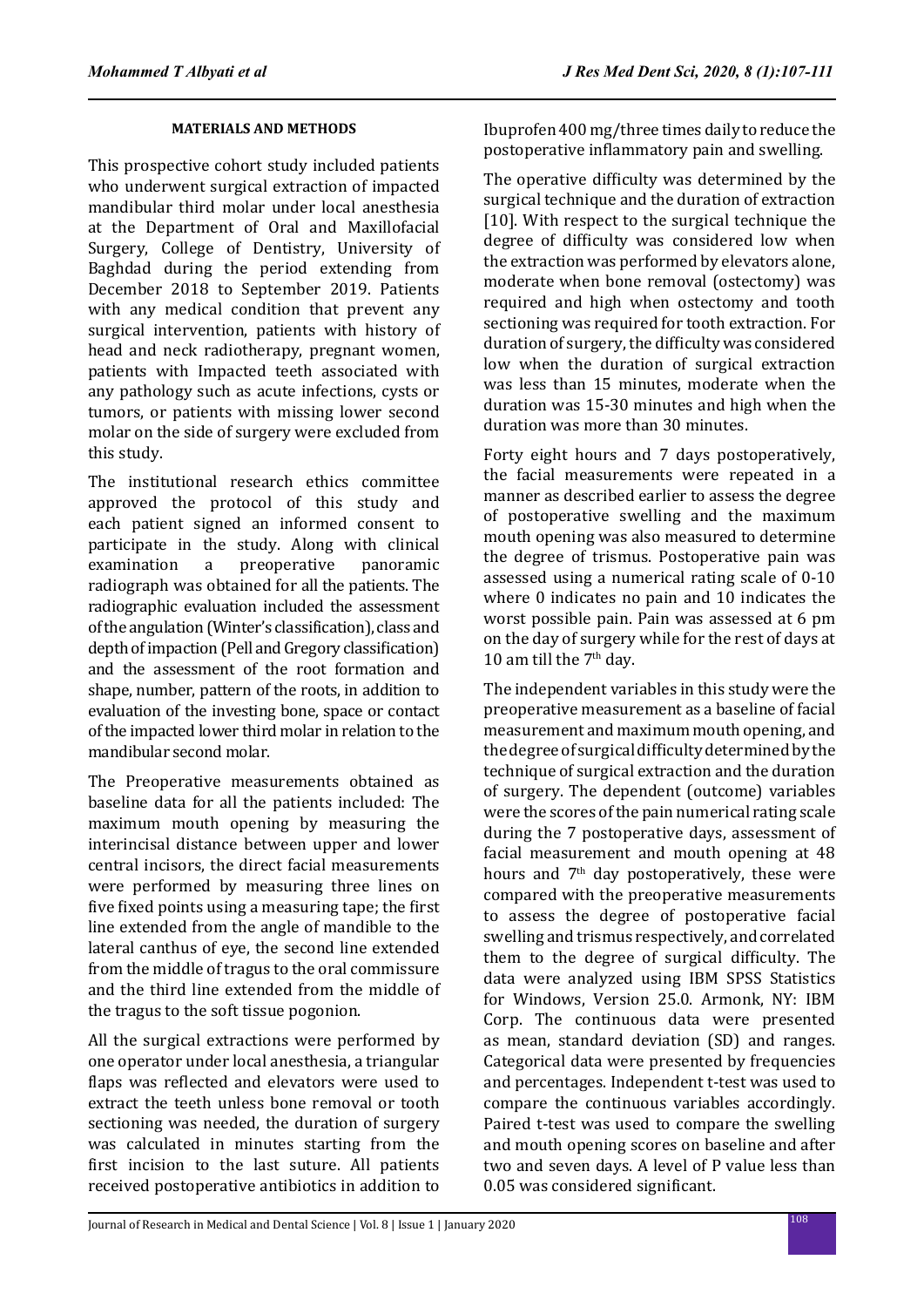#### **RESULTS**

Fifty four patients participated in this study, these were 38 females (70.37%) and 16 males  $(29.63\%)$ . Their age range was 16-39 years, with a mean  $\pm$  SD of 23.91  $\pm$  4.46 years. Of these 54 cases of impacted mandibular third molar there were 34 (62.9%) right side and 20 (37.1%) left side. The operative time range was 3-103 minutes with mean ± SD of 19.3  $\pm$  17.3 minutes. According to the surgical technique, the distribution of the operative difficulty were 22 (40.7%) high, 18 (33.3%) low and 14 (26%) moderate, while according to duration of surgery there were 26 (48.1%) low, 19 (35.1%) moderate and 9 (16.8%) high difficulty.

The mean reported pain score was highest on the day of surgery and subsequently declined steadily, as shown in (Figure 1). There was nonsignificant difference in pain scores during 7 days postoperatively in relation to the surgical difficulty measured by technique and duration (Table 1).

The differences in facial measurements and mouth opening at 48 hours and  $7<sup>th</sup>$  day postoperatively compared with the preoperative facial measurements and mouth opening (baseline) were statistically significant (Table 2). The correlation of the differences in facial measurements and mouth opening with the operative difficulty measured by surgical technique and duration is summarized in (Tables 3 and 4).



**Figure 1: Pain scores for the first week post-operatively.**

**Table 1: Pain scores during 7 days postoperatively in different difficulty categories according to technique and duration of surgical extraction.**

|                | Pain scores according to difficulty |                 |          |                  |                 |          |                  |                 |          |
|----------------|-------------------------------------|-----------------|----------|------------------|-----------------|----------|------------------|-----------------|----------|
| <b>Time</b>    | Low                                 |                 |          | Moderate         |                 |          | High             |                 |          |
|                | <b>Technique</b>                    | <b>Duration</b> | *P value | <b>Technique</b> | <b>Duration</b> | *P value | <b>Technique</b> | <b>Duration</b> | *P value |
| Day 1          | $6.61 \pm 2.8$                      | $6.23 \pm 2.5$  | 0.65     | $5.93 \pm 1.9$   | $6.26 \pm 2.3$  | 0.65     | $6.14 \pm 2.1$   | $6.22 \pm 1.6$  | 0.91     |
| Day 2          | $5.67 \pm 2.0$                      | $5.92 \pm 2.3$  | 0.69     | $5.4 \pm 2.2$    | $5.36 \pm 2.7$  | 0.94     | $5.8 \pm 3.0$    | $5.33 \pm 2.5$  | 0.71     |
| Day 3          | $4.44 \pm 2.2$                      | $4.69 \pm 2.4$  | 0.73     | $4.66 \pm 2.6$   | $4.15 \pm 2.7$  | 0.51     | $4.52 \pm 2.6$   | $4.88 \pm 2.1$  | 0.64     |
| Day 4          | $3.61 \pm 2.5$                      | $3.76 \pm 2.5$  | 0.85     | $3.86 \pm 2.2$   | $3.52 \pm 2.1$  | 0.62     | $3.8 \pm 2.3$    | $4.22 \pm 2.0$  | 0.59     |
| Day 5          | $1.83 \pm 2.0$                      | $2.11 \pm 2.1$  | 0.66     | $2.93 \pm 1.9$   | $2.73 \pm 2.0$  | 0.87     | $2.8 \pm 1.8$    | $3.22 \pm 1.3$  | 0.55     |
| Day 6          | $0.88 \pm 1.7$                      | $1.15 \pm 1.8$  | 0.63     | $1.86 \pm 1.5$   | $1.78 \pm 1.4$  | 0.9      | $2.04 \pm 1.5$   | $2.55 \pm 1.1$  | 0.31     |
| Day 7          | $0.66 \pm 1.5$                      | $0.76 \pm 1.3$  | 0.82     | $1.26 \pm 1.0$   | $1.31 \pm 1.2$  | 0.94     | $1.38 \pm 1.3$   | $1.66 \pm 1.3$  | 0.57     |
| *paired t-test |                                     |                 |          |                  |                 |          |                  |                 |          |

**Table 2: The differences in facial measurements and mouth opening after 48 hours and seven days postoperatively compared with preoperative baseline readings.**

| Variable                               | Pre-operative<br>(baseline) | 48 hours        | 7 days         | P-Value *<br>48 hours vs. baseline | P-Value *<br>48 hours vs. 7 <sup>th</sup> day | P-Value *<br>7 <sup>th</sup> day vs. baseline |  |
|----------------------------------------|-----------------------------|-----------------|----------------|------------------------------------|-----------------------------------------------|-----------------------------------------------|--|
| Facial measurement/mm<br>Mean $\pm$ SD | $123.1 \pm 8.4$             | $127.8 \pm 7.9$ | $124.8 + 7.9$  | 0.001[S]                           | 0.001[S]                                      | 0.017[S]                                      |  |
| Mouth opening/mm Mean $\pm$ SD         | $46.05 \pm 7.8$             | $33.14 \pm 9.9$ | $40.0 \pm 8.1$ | 0.001[S]                           | 0.001[S]                                      | 0.001[S]                                      |  |
| * Paired t-test, [S] significant       |                             |                 |                |                                    |                                               |                                               |  |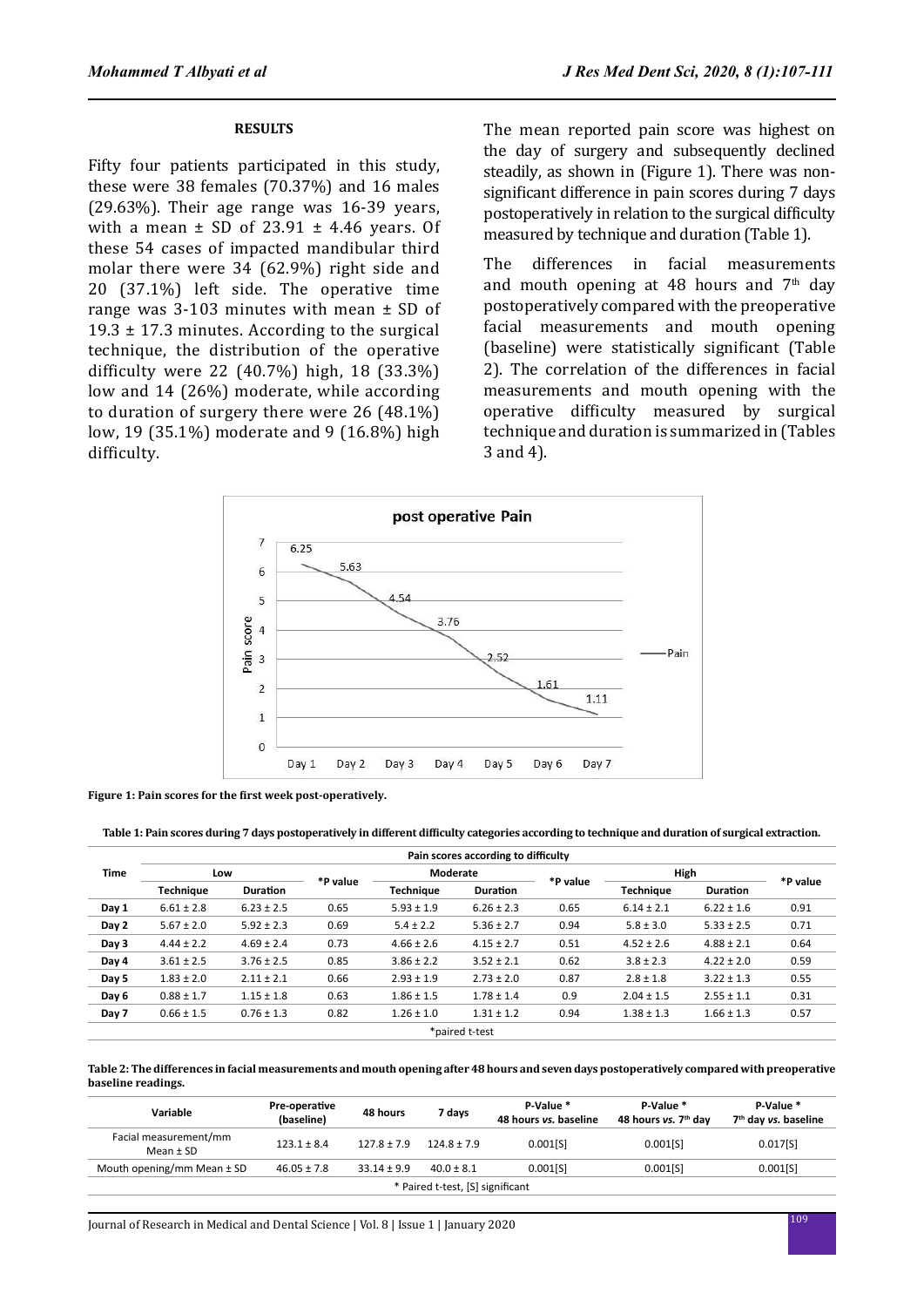| <b>Difficulty</b> | <b>Time</b>             | <b>Technique</b>          |                  | <b>Duration</b>           |                         |              |
|-------------------|-------------------------|---------------------------|------------------|---------------------------|-------------------------|--------------|
|                   | <b>Difference</b>       | <b>Mean of difference</b> | SE of difference | <b>Mean of difference</b> | <b>SE of difference</b> | *P-value     |
|                   | Preoperative vs. 48 hrs | 1.81                      | 0.399            | 3.67                      | 1.39                    | $0.0001$ [S] |
| Low               | 48 hrs vs.<br>7 days    | $-1.61$                   | 0.426            | $-1.74$                   | 0.347                   | 0.2797       |
|                   | Preoperative vs. 7 days | 0.21                      | 0.377            | 1.94                      | 1.33                    | $>0.0001$ S  |
|                   | Preoperative vs. 48 hrs | 7.33                      | 2.47             | 5.53                      | 0.695                   | 0.0047[S]    |
| Moderate          | 48 hrs vs.<br>7 days    | $-3.79$                   | 0.745            | $-3.83$                   | 0.531                   | 0.8615       |
|                   | Preoperative vs. 7 days | 3.55                      | 2.51             | 1.7                       | 0.656                   | 0.0043[5]    |
|                   | Preoperative vs. 48 hrs | 5.38                      | 0.57             | 5.89                      | 1.11                    | 0.0996       |
| High              | 48 hrs vs.<br>7 days    | $-3.61$                   | 0.554            | $-4.82$                   | 1.05                    | 0.0002[5]    |
|                   | Preoperative vs. 7 days | 1.77                      | 0.467            | 1.07                      | 0.995                   | 0.0117[S]    |

| Table 4: Relation of technique and duration with mouth opening. |  |
|-----------------------------------------------------------------|--|
|                                                                 |  |

|                   | Time                     | <b>Technique</b>          |                         |                           |                  |             |
|-------------------|--------------------------|---------------------------|-------------------------|---------------------------|------------------|-------------|
| <b>Difficulty</b> | <b>Difference</b>        | <b>Mean of difference</b> | <b>SE of difference</b> | <b>Mean of difference</b> | SE of difference | P-value     |
| Low               | Preoperative vs. 48 hrs  | $-7.11$                   | 1.3                     | $-8.12$                   | 1.17             | 0.0106[S]   |
|                   | 48 hrs vs.<br>7 days     | 4.28                      | 0.547                   | 4.92                      | 0.587            | 0.0007[S]   |
|                   | Preoperative vs. 7 days  | $-2.83$                   | 0.923                   | $-3.19$                   | 0.744            | 0.1613      |
| Moderate          | Preoperative vs. 48 hrs  | $-12.5$                   | 2.06                    | $-16.26$                  | 2.45             | $>0.0001$ S |
|                   | 48 hrs vs.<br>7 days     | 6.79                      | 0.99                    | 7.32                      | 1.02             | 0.147       |
|                   | Preoperative vs. 7 days  | $-5.72$                   | 1.5                     | $-8.95$                   | 2.04             | $>0.0001$ S |
| High              | Preoperative vs. 48 hrs  | $-17.91$                  | 2.33                    | $-19.67$                  | 3.3              | 0.1019      |
|                   | $48$ hrs $vs.$<br>7 days | 9.05                      | 1.24                    | 11.56                     | 2.14             | 0.0003[S]   |
|                   | Preoperative vs. 7 days  | $-8.86$                   | 1.72                    | $-8.11$                   | 1.68             | 0.275       |

#### **DISCUSSION**

The extraction of impacted lower third molars results in postoperative inflammatory process which is usually characterized by pain, soft tissue swelling and a degree of trismus. The postoperative recovery process generally takes around 7 days, with inflammation being the primary side effect during the healing period [11]. There are few studies that correlate the postoperative inflammatory response with the degree of difficulty of the surgical extraction of the impacted third molars defined by duration and technique of surgery which was aim of this study in an attempt to determine which indicator of operative difficulty best correlates with the postoperative inflammation.

This study showed that pain did not depend on the degree of surgical difficulty with patients experiencing similar degrees of pain severity irrespective of the degree of difficulty, also there was no significant difference between the surgical technique and duration of surgery in relation to postoperative pain which in line with other studies that have not found an association between severity of pain and duration of surgery [12,13] and degree of surgical trauma [12,14]. This may be attributed to the fact that pain is a subjective experience and its assessment is influenced by many factors other than surgical difficulty such as age, sex, and anxiety levels [15,16].

The facial measurements as an indicator for postoperative swelling showed a general trend of significant increase 48 hours postoperatively that subsided significantly 7 days after surgery; this is in keeping with other studies that made similar observation [6,17]. The lowest difference in facial measurements during the follow up period was observed in cases that were categorized as low difficulty measured by the surgical technique which indicates that cases that required only flap reflection and did not need osteotomy to complete the extraction resulted in a minimal swelling postoperatively, whereas cases that required osteotomy resulted the highest amount of swelling especially during the first 48 hours postoperatively. This may